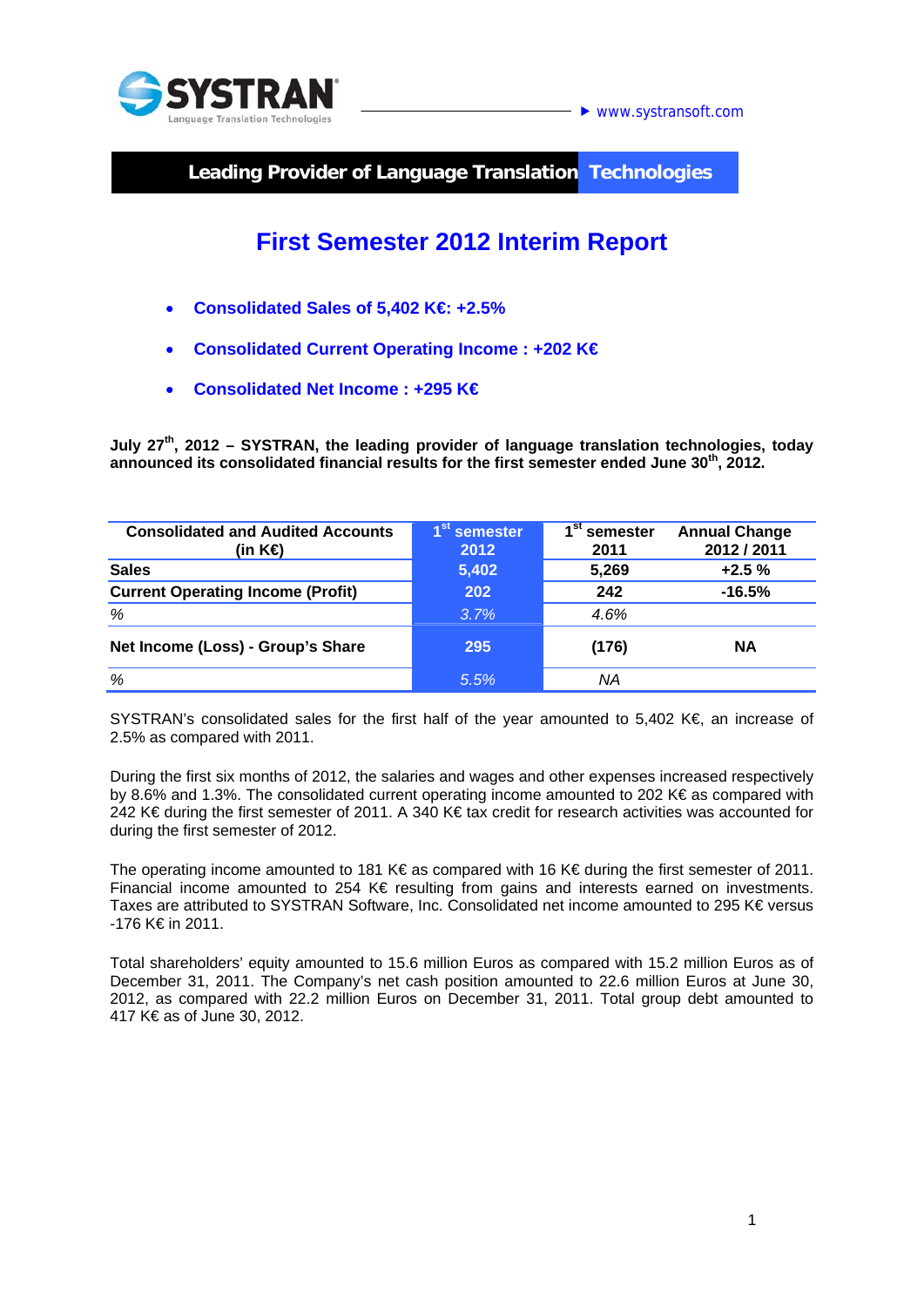

# **Activities – First semester 2012**

Total sales amounted to 5.4 million Euros, an increase of 2.5% as compared with 2011 divided between 2.73 million Euros for *Software Publishing* and 2.67 million Euros for *Professional Services.*

| In $K \in$                   | 2012  | In<br>$\%$<br>of total | 2011  | In<br>%<br>of total | Annual<br>Change<br>2012/2011 |
|------------------------------|-------|------------------------|-------|---------------------|-------------------------------|
| <b>Software Publishing</b>   | 2,733 | 50.6%                  | 3,080 | 58.5%               | $-11.3%$                      |
| <b>Professional Services</b> | 2,669 | 49.4%                  | 2,189 | 41.5%               | $+21.9%$                      |
| <b>Consolidated Sales</b>    | 5,402 | 100.0%                 | 5,269 | 100.0%              | $+2.5%$                       |

During the first semester of 2012, license sales amounted to 2.73 million Euros and represent 50.6% of total sales. The 11.3% decrease as compared to the first semester 2001 is mainly due to the sales decrease of version 7 *Desktop* products launched during the first semester of 2011. *Server Products* sales to enterprises and administrations are steady for the period. However, during the first semester 2012 Yahoo!, one of the 5 top customers of SYSTRAN, has not renewed its annual license.

*Professional Services* sales totaled to 2.7 million Euros and represent 49.4% of total sales, an increase of 21.9% as compared to 2011. However SYSTRAN Software Inc. has suffered from the decrease of the orders coming from the US Government and backlog orders on June 30, 2012 is much lower as compared to the one of June 30, 2011.

More than half of SYSTRAN sales are in North America. Sales are distributed as follows:

| By geographical area of asset location<br>(in thousands of euros) | 1st sem. 2012 | 1st sem. 2011 |
|-------------------------------------------------------------------|---------------|---------------|
| Europe                                                            | 2 2 8 7       | 2 1 5 0       |
| North America                                                     | 3 1 1 5       | 3 1 1 9       |
| Other geographical areas                                          |               |               |
| <b>Total sales</b>                                                | 5 4 0 2       | 5 2 6 9       |

# **Outlook**

.

In 2012 SYSTRAN plans to reinforce the sales team to develop revenue in all business segments. SYSTRAN will also launch new cloud services to complement its line of products and services for corporate customers.

Taking into account the above mentioned comments and due to the economic environment, sales for the second semester 2012 should be less than the first semester 2012 and the second semester 2011.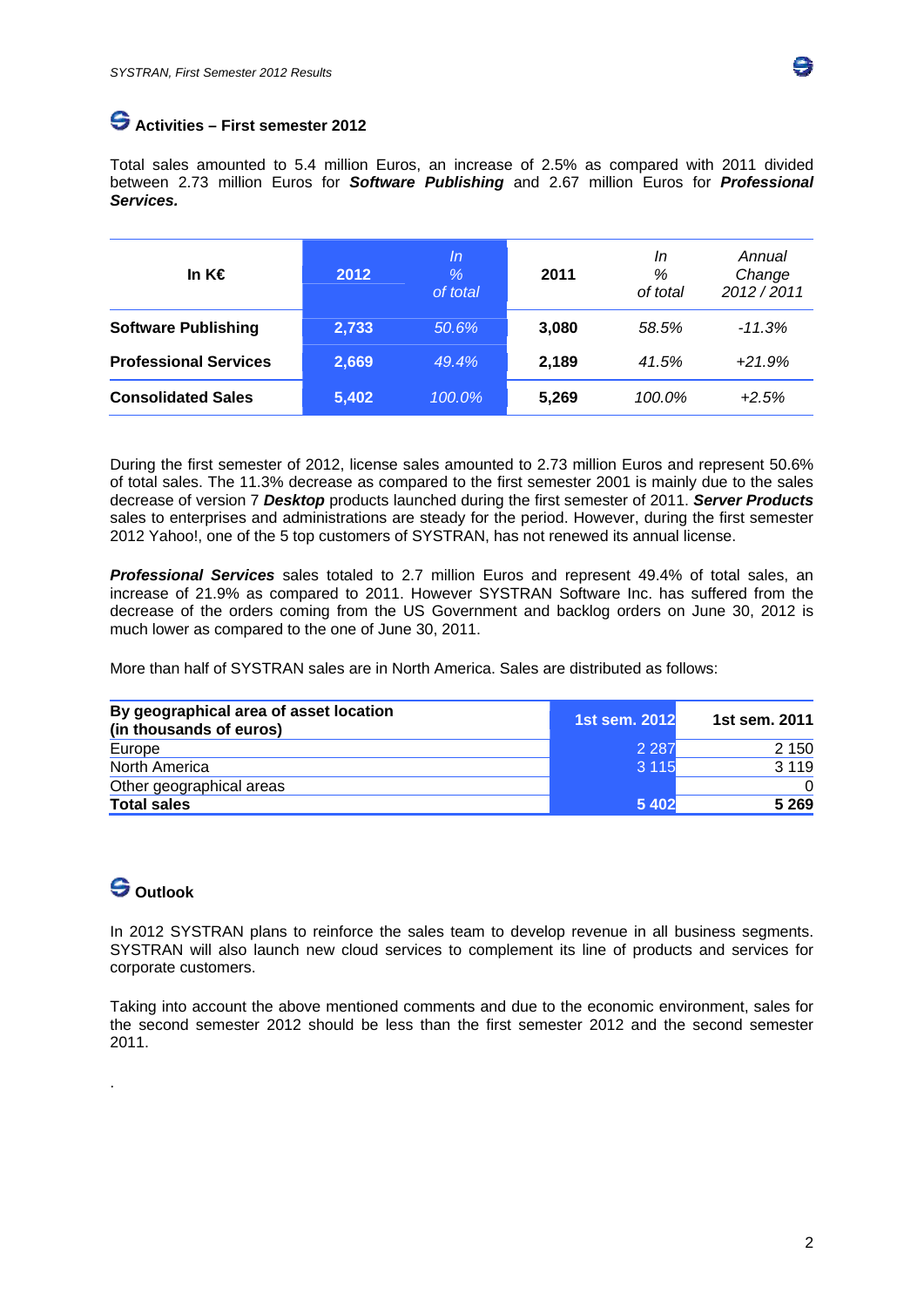

### **Dispute with the European Commission**

The Commission has already partially complied with the General Court's decision by paying SYSTRAN the amounts of 5,685,240 Euros on February 9, 2011 and 6,315,760 Euros on March 14, 2011.

However, in spite of the repeated requests from SYSTRAN, the Commission has not paid the remaining liabilities pursuant to the decision of December 16, 2010.

On March 4, 2011, the European Commission brought an appeal before the Court of Justice, against the judgement of the General Court delivered on December 16, 2010. On May 13, 2011, SYSTRAN filed its response. On April 19, 2012 a hearing took place. On July 24, 2012, SYSTRAN has been informed that the Advocate-general would deliver his conclusions on September 27, 2012 instead of September 6, 2012 as previously scheduled.

# **S** About SYSTRAN

SYSTRAN is the market leading provider of language translation software products and solutions for the desktop, enterprise and Internet.

Use of SYSTRAN products and solutions enhance multilingual communication and increase user productivity. SYSTRAN delivers real-time language solutions for search, content management, online customer support, intra or intercompany collaboration, and eCommerce.

With the ability to facilitate communication in 52+ language combinations and in 20 vertical domains, SYSTRAN's software is the choice of leading global corporations, portals and public agencies.

SYSTRAN has been pioneering advances in machine translation for over four decades. Its latest achievement, SYSTRAN Hybrid MT, combines the predictability and language consistency of rulebased machine translation with the fluency of statistical MT.

SYSTRAN is headquartered in Paris, France with a North American office located in San Diego, California, USA.

SYSTRAN (Code ISIN FR0004109197, Bloomberg: SYST NM, Reuters: SYTN.LN) is listed on EuroNext Paris, Compartiment C.

For more information, visit www.systransoft.com

#### *Contact*

Dimitris SABATAKAKIS, Chairman & CEO Telephone: +33 (0)1 44 82 49 00 Fax: +33 (0)1 44 82 49 01 Email: sabatakakis@systran.fr

Revenue for the third quarter 2012 ending on September 30, 2012 will be announced on November 9, 2012.

This Press Release is available for download at: http://www.systransoft.com/systran/investors/press-releases

Half-Year financial report is available for download at: http://www.systransoft.com/systran/investors/financial-report/half-year